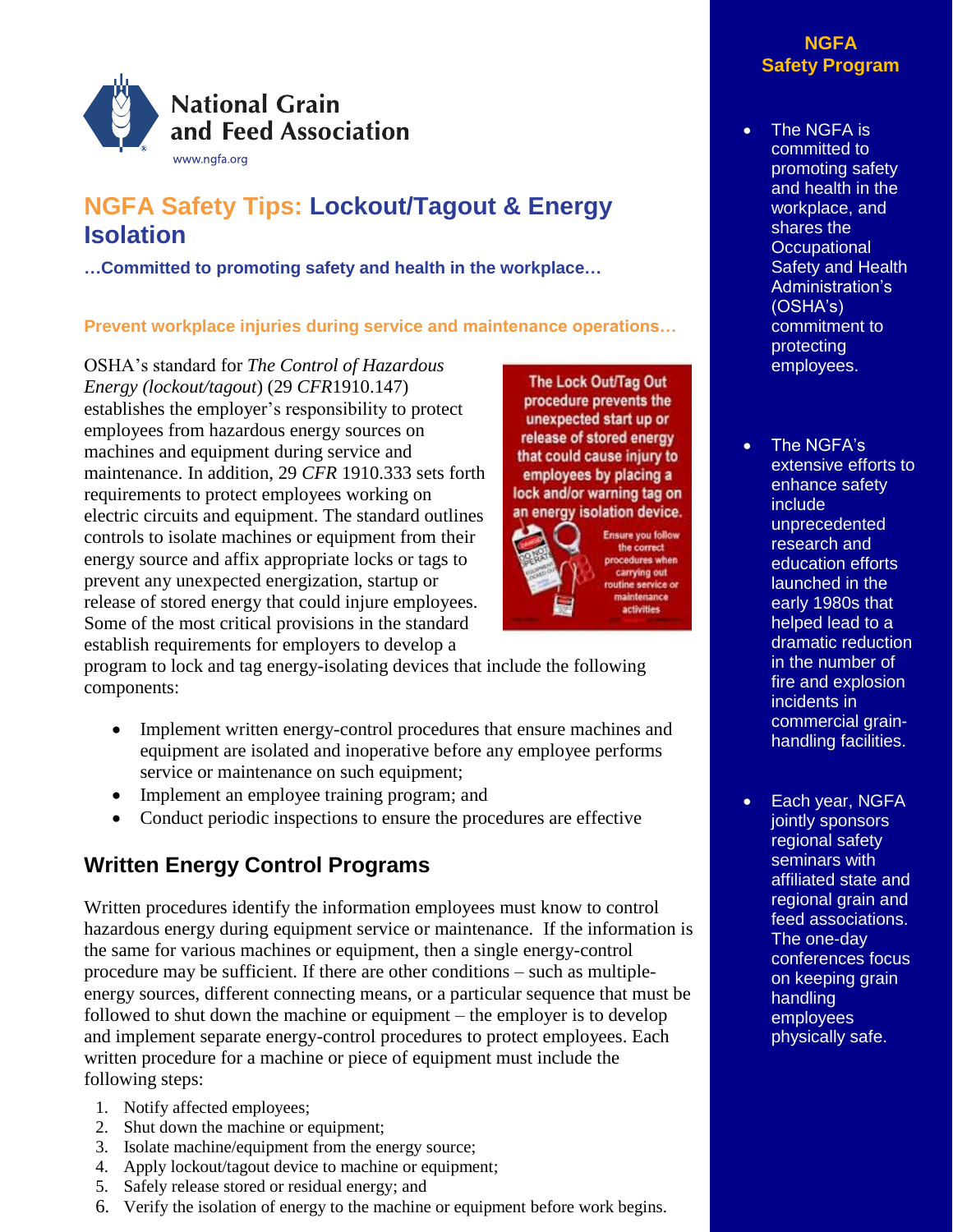The following should be implemented before lockout/tagout devices can be removed and energy restored to the machine or equipment:

- 1. Inspect the area to ensure non-essential items have been removed and any machine components or guarding have been replaced;
- 2. Ensure all employees are positioned safely or removed from the area;
- 3. Verify that the controls are in neutral;
- 4. Lockout/tagout devices removed by employee who placed them; and
- 5. Notify affected employees of the removal of the lockout/tagout devices.



## **Requirements for Lockout/Tagout Devices**

- supplied by the employer locks standardized by color, shape or
- 
- used only for this purpose and format
- singularly identified size, tags standardized according to print
- not deteriorate accidental removal
- durable to the elements and substantial enough to minimize early or
- $identifiable to the employee(s) who applies them$

# **Employee Training**

The employer is required to provide and certify that initial training and retraining, as necessary, has been conducted to ensure all employees understand the purpose, function and restrictions of the energy-control program.

Retraining must be provided when:

- There is a change in job assignments, machines, equipment or processes that presents a new hazard;
- When there is a change in the energy-control procedures; and
- If the required periodic inspection reveals there are deviations from or inadequacies in the energy-control procedures.

**Authorized Employees:** Training for authorized employees is to include the following topics:

- Recognition of applicable hazardous energy sources;
- Details about the type and magnitude of the hazardous energy sources present;
- The methods and means necessary to control those energy sources; and
- The means of verifying the effectiveness of energy control and the purpose of the procedures to be used.

# **\*NOTE\***

A separate OSHA standard – the grain handling facilities standard (29 CFR 1910.272) – specifies the lockout/tagout procedures required for employees who enter grain and flat storage areas. Specifically, this standard requires that lockout and tagout be used on all equipment that poses a hazard to employees working in these areas.